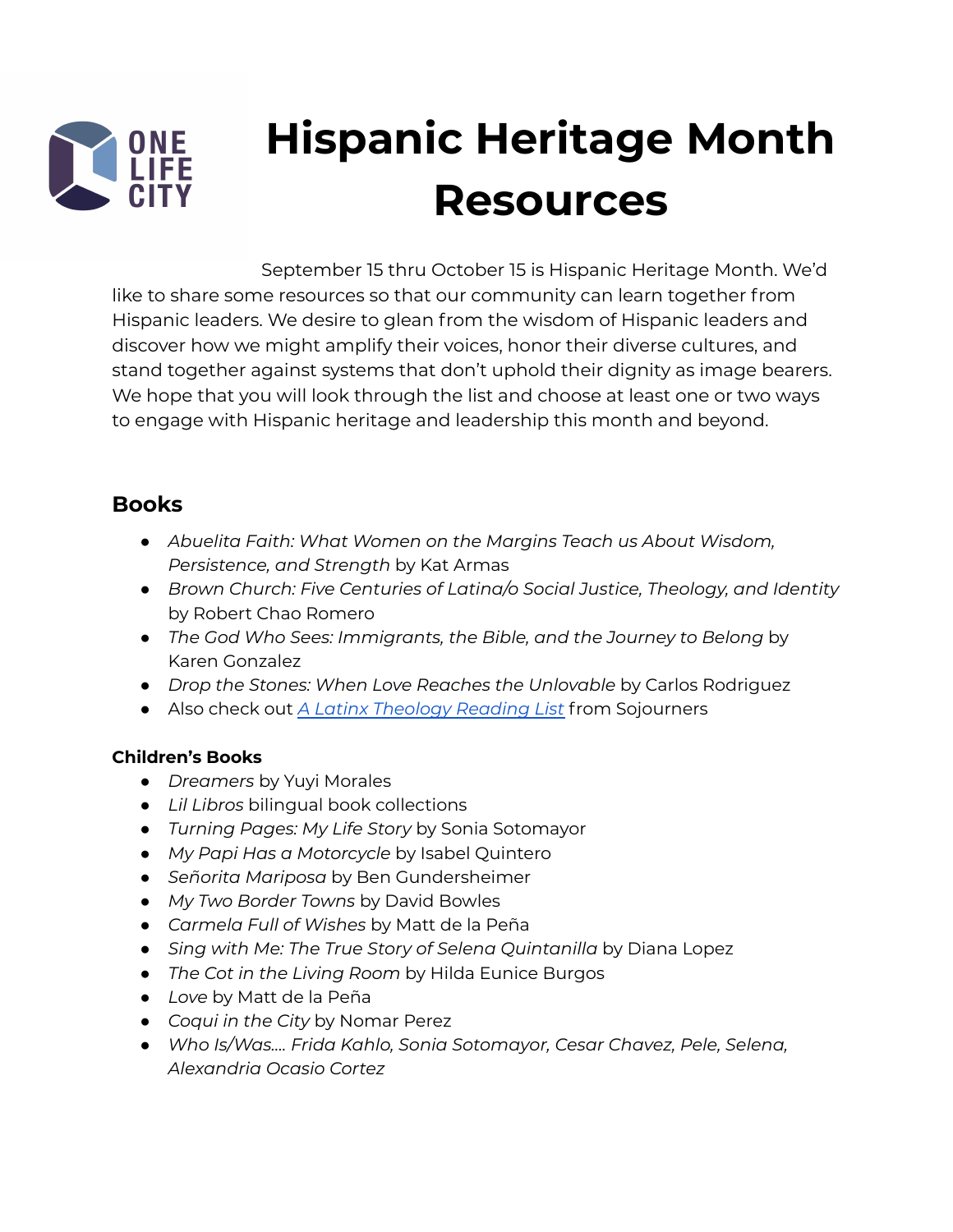### **Movies & Shows**

- *● In The Heights (2021)*
- *● Coco (2017)*
- *● Vivo (2021)*
- *● The Book of Life (2014)*
- *● Selena (1997)*
- *● Roma (2018)*
- *● La Bamba (1987)*

### **Places to Visit**

- *●* Olvera Street (Los Angeles)
- Museum of Latin American Art (Long Beach)
- La Plaza de Cultura y Artes (Los Angeles)
- Chicano Park (San Diego)

## **Artists**

● Karin Zaldaña-Moran (karinzaldana.com)

# **Music Artists / Worship Leaders**

- Jaci Velasquez
- Maverick City Music, *Como en el Cielo*
- Common Hymnal, *Tu Amor*
- Mosaic MSC, *Ser Humano*
- Streetlights Bible (Spanish Audio Bible)

### **Podcasts**

- Uncharted with Ines Franklin
- The Protagonistas Podcast with Kat Armas

#### **Instagram**

- @kat\_armas
- @inesfranklin